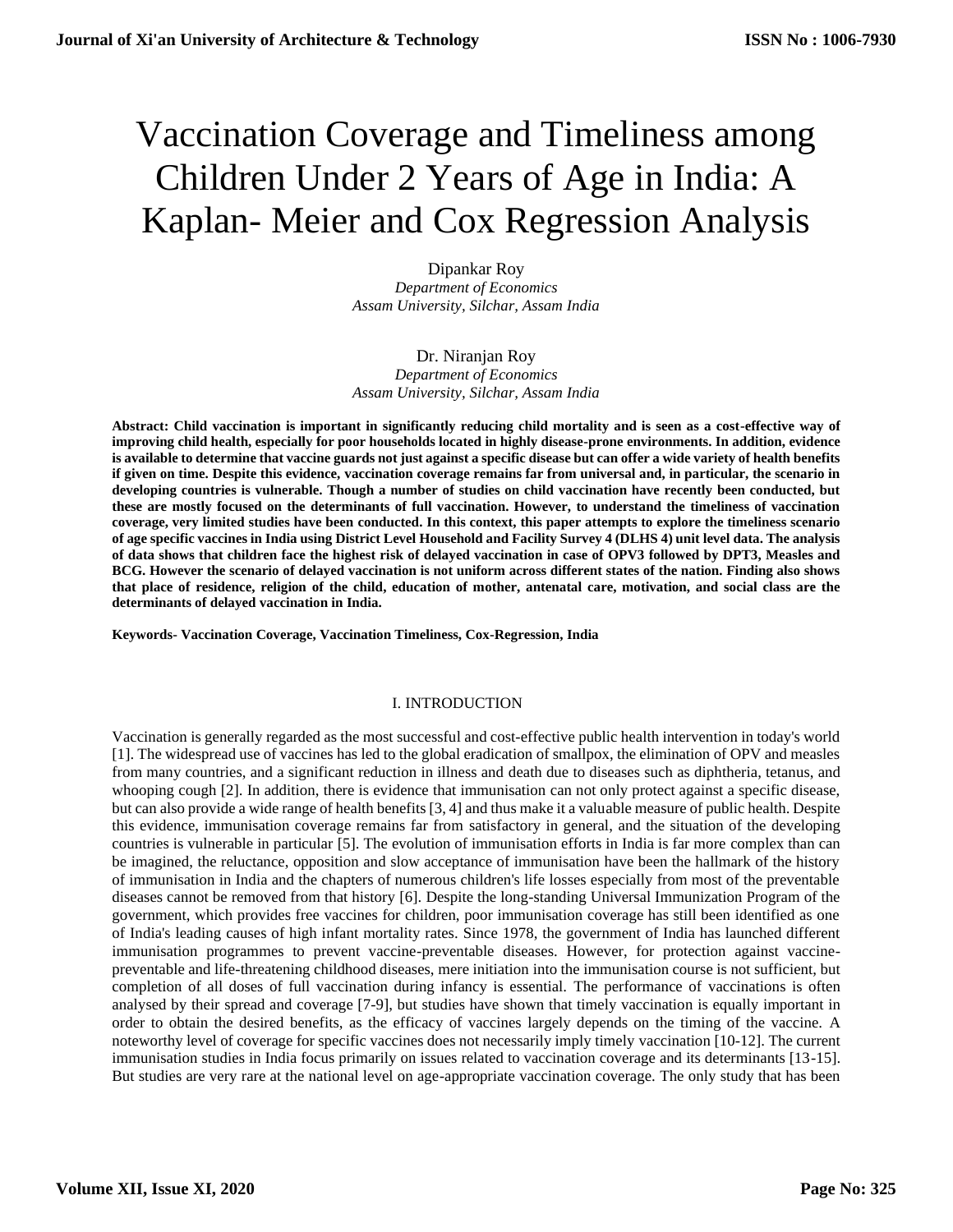conducted on the timeliness of vaccination coverage also suffers from a number of flaws<sup>1</sup> [16]. In this context, the present study is a modest attempt to identify the factors influencing the timeliness of age specific vaccination in India.

# II. METHODS

# *2.1 Data Source-*

We have used data from the latest District Level Household and Facility Survey (DLHS4) in India. The District Level Household and Facility Survey-4 (DLHS-4) is a nationwide survey covering 640 districts from 36 States and Union Territories of India. This is the fourth round of the district level household survey which was conducted during 2012- 13. The Survey was funded by the Ministry of Health and Family Welfare, Government of India.

## *2.2 Measurement of Variables and Descriptive Statistics-*

We have estimated the incidence of vaccination coverage and timeliness of vaccination of each vaccine in accordance with the national vaccination schedule. Up to date vaccination coverage in the country has been estimated among the children of 12-23 months of age based on the World Health Organization recommended schedule. In connection with the WHO guideline and as per the EPI schedule, vaccinations can be classified as "early" if they are administered 3 days prior to the recommended age. Vaccinations are defined as "delayed" if they are administered more than 28 days after the recommended age and the remaining vaccinations within these time frames were considered as "timely". And in the present study, we have considered only two classifications, timely and delayed vaccination, where the category "early" is clubbed with timely vaccination. Time to event vaccination for each vaccine has been obtained from vaccination dates and dates of birth recorded in the DLHS 4 unit level file.

| <b>Diseases</b>              | <b>Vaccine</b>                       | <b>Recommended Age</b> | <b>Early</b> | <b>Timely</b>    | Late        |
|------------------------------|--------------------------------------|------------------------|--------------|------------------|-------------|
| Childhood tuberculosis (TB)  | <b>Bacille-Calmette-Guerin (BCG)</b> | At Birth/ O days       | $- - -$      | $0 - 28$<br>davs | $>28$ days  |
| Diphtheria/tetanus/pertussis | DPT1                                 | 42 days                | $<$ 39 days  | 39-70 days       | $>70$ days  |
|                              | DPT <sub>2</sub>                     | 70 days                | $<$ 67 days  | $67-98$ days     | >98 days    |
|                              | DPT3                                 | 98 days                | $95$ days    | $95-126$ days    | $>126$ days |
|                              | OPV <sub>1</sub>                     | 42 days                | $<$ 39 days  | 39-70 days       | $>70$ days  |
|                              | OPV <sub>2</sub>                     | 70 days                | $<$ 67 days  | $67-98$ days     | >98 days    |
| <b>Poliomyelitis</b>         | OPV3                                 | 98 days                | $95$ days    | $95-126$ days    | $>126$ days |
| <b>Measles</b>               | <b>Measles</b>                       | $275$ days             | $<$ 272 days | 272-303 days     | $>303$ days |

Table-1 The Expanded Program on Immunizations (EPI) Schedule and Timeliness in India.

Source: Compiled by the authors from National Vaccination Schedule (NIS) and the Expanded Program on Immunizations (EPI) schedule.

## *2.3 Statistical Analysis-*

Time to even analysis has been used to analyze the age at administration and risk factors for delayed vaccination for the vaccine studied. Firstly, a non-parametric Kaplan – Meier survival analysis has been applied on DLHS 4 data to estimate the age-specific coverage rates. Survival analysis for assessment of delay in age-appropriate vaccination provides scientific and thorough information about the timeliness of vaccination coverage [17-19]. In our experiment, time-variable has been defined as the age (in days) a child has survived till the uptake of a specific dose of vaccine. Thus, the failure or event of interest is a positive event defined as the uptake of vaccine and the outcome variable is time (in days) to a particular event that is until a child received the vaccine. Secondly, risk factors for delayed vaccination have been identified by using Cox proportional hazard regression model. Since our data has a large number of missing observations, censoring occurred when the child still has not received the specified vaccine even if the observation period (0-23 months) ends. Hence, in the presence of such censoring and covariates, we do not know what particular distribution the used data actually follows. However, the real advantage of Cox Proportional Hazards regression is that we can still fit survival models without knowing or assuming the distribution. So it is very useful to

<sup>&</sup>lt;sup>1</sup> The study is area specific and we have a doubt regarding their treatment of timeliness, as they did not consider the delay in immunization for specific doses. Further they also overlooked the importance of concomitant programs like ANC and place of delivery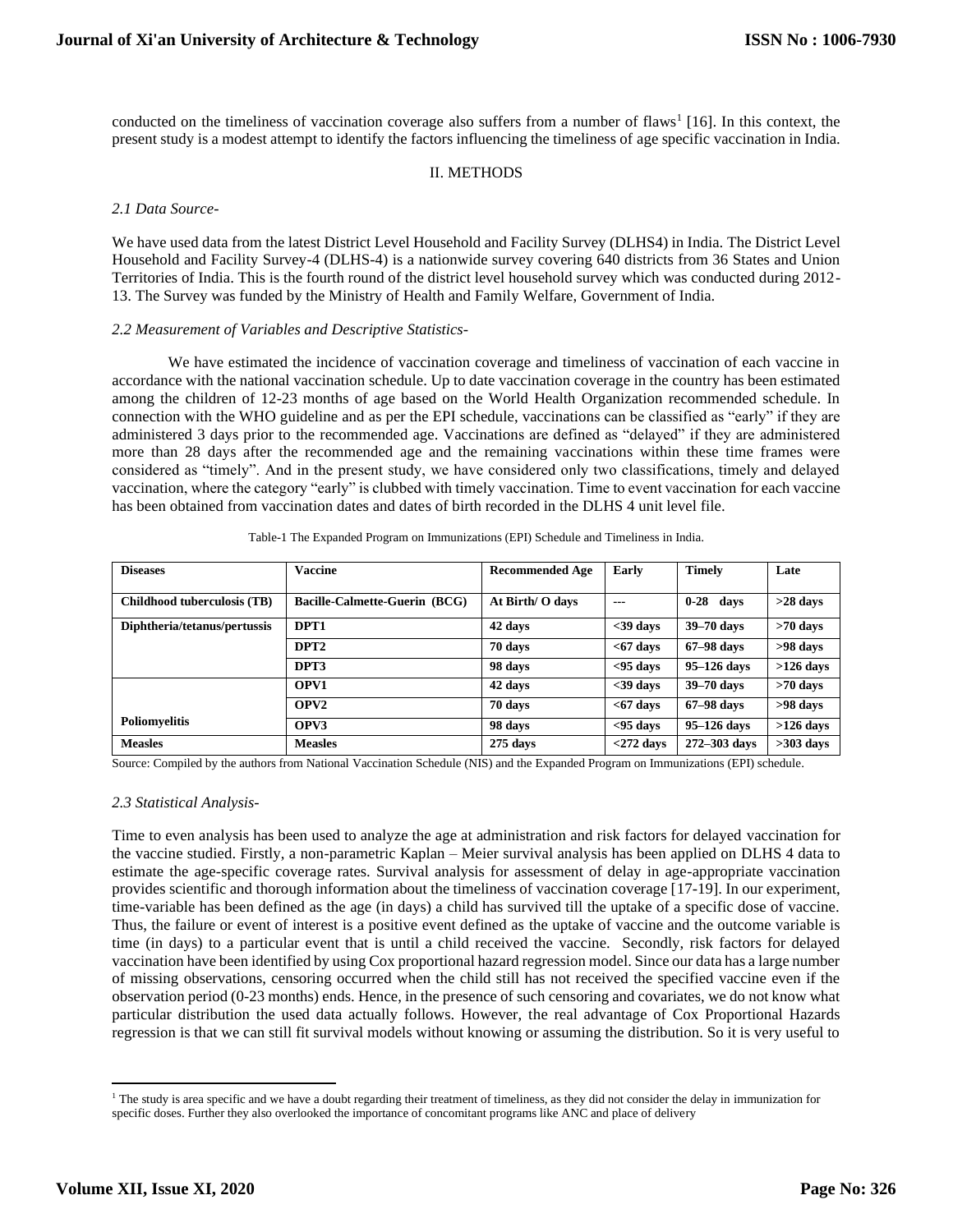have a technique that works well without needing a specific distribution and accordingly the model has been used. We estimated the Cox proportional hazards model of the following form (using Stata version 13).

$$
h(t) = h_0(t)e(\beta_1 x_1 + \beta_2 x_2 + \dots + \beta_p x_p) \dots \dots \dots \dots \dots \dots 1
$$

Where *t* is the time, *xs* are the covariates,  $\beta$ *s* the regression coefficients and  $h_0(t)$  is the baseline hazard function, i.e. the hazard function under *x=0*. Here our predicted hazard is the timeliness of age-specific vaccination.

*2.4 Measurement and Descriptive Statistics of the Variables-*

Following table contains a brief description of the variables chosen for the analysis Table-2 Description of variable

| <b>Variables</b>         | <b>Description of Variables</b>                                                       | Mean   | <b>Standard Deviation</b> |
|--------------------------|---------------------------------------------------------------------------------------|--------|---------------------------|
| Locality                 | Takes 1 for rural and 0 otherwise.                                                    | 0.6301 | 0.48280                   |
| <b>Religion</b>          | Takes 1 for Muslim and or 0 otherwise.                                                | 0.1161 | 0.32036                   |
| <b>Place of Delivery</b> | Takes 1 for institutional delivery and 0 otherwise.                                   | 0.8347 | 0.37145                   |
| ANC3                     | Takes 1 for the mothers who have done all the three<br>Antenatal checkups.            | 0.8772 | 0.32837                   |
| <b>Education</b>         | Mothers' education.                                                                   | 9.4604 | 3.79073                   |
| <b>Motivated</b>         | Takes 1 where eligible mothers have been motivated for<br>vaccination or 0 otherwise. | 0.8606 | 0.34632                   |
| <b>Birth Order</b>       | Takes 1 for birth order of 2 or more; 0 otherwise.                                    | 0.2213 | 0.41515                   |
| Caste                    | Takes 1 for backward classes or 0 otherwise.                                          | 0.7997 | 0.40022                   |
|                          | Number of observations - 21376                                                        |        |                           |

Source: All data have been extracted from DLHS 4 and descriptive statistics are calculated by the authors.

# *2.4 Theoretical and Conceptual Framework-*

The model (Figure 1) contributes a framework for understanding the potential influences of an individual's decision on the efficiency of health caretaking services. The model has been conceptualized based on two major conceptual models; Rosenstock's (1990) health belief model and Tanahashi's (1978) model on health service coverage. However, necessary modifications have been done in the line with the present study. The model represents the factors that are needed to consider for efficient utilization of health care services.

A set of constructs have been provided by the health belief model for the identification and understanding of the multiple factors that influence the demand and delivery of a vaccine. The health belief model, initially developed by the U.S. Public Health Service is one of the influential and widely used theoretical models. The key components used in the model are: firstly, the perception of threat, which is conceived as two components: perceived severity and susceptibility to an adverse outcome; secondly, perceived outcome expectations, which are examined as perceived benefits and perceived barriers to performing a protective behavior; and thirdly, modifiers, which influence the individual's response, such as socio-demographic factors and cultural beliefs. Modifiers such as demographic, socioeconomic factors play an important in influencing the health outcome resulting from some action. People from backward classes have lower levels of education, less awareness, less motivated, and hence likely to have lesser utilization of all preventive health care services in general.

One of the main principles of the health belief model is the idea of perceived threat, which is the combination of an individual's perception of the severity of a health problem and that individual's perceived susceptibility of being affected by a potential health risk. The fourth construct of the model is cues to action. It is basically a facilitative mechanism and the factors included in the same can promptly influence a person's protective behavior.

However, the health belief model did not determine the variables of cues to actions. Therefore, the Tanahashi health service coverage model concept has been used to expresses the extent of interaction between the health service and the concerned people.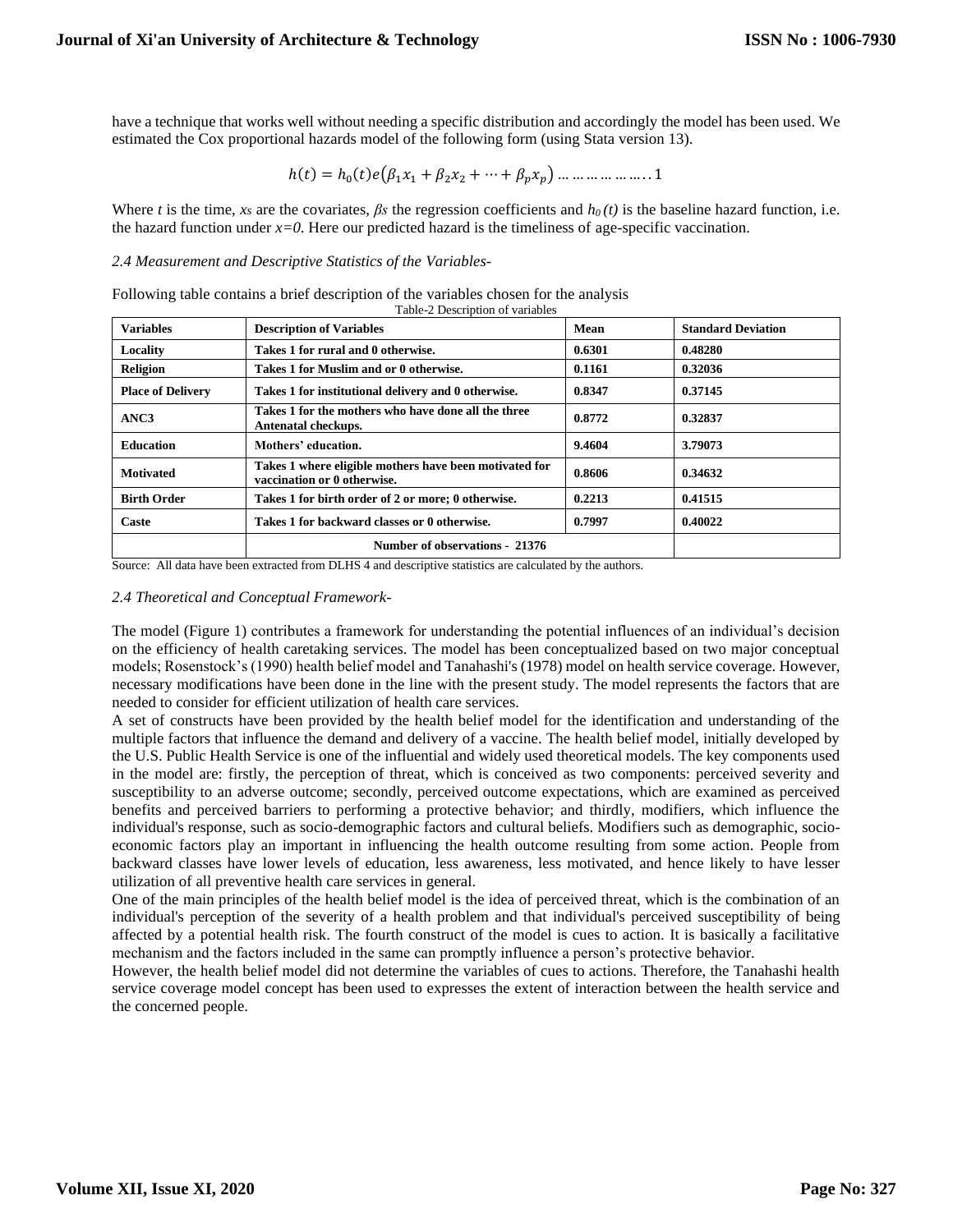

 Source: Adopted from Rosenstock, (1990) and Tanahashi (1978). Figure 1. Conceptual Framework.

## III. RESULTS

# *3.1 Up To Date Vaccination Coverage-*

Timeliness of vaccination coverage (Table 3) shows that for all the specific vaccines the percentage of delayed Vaccination coverage is more persistent than that of timely vaccination. In other words in all the specific vaccines, the timeliness of Immunization coverage is less followed in most of the states/UTs in India. The highest delayed vaccination coverage for BCG has been noticed in Manipur (89.70%), while the national average stands for 48.79%, for OPV 3 and DPT 3 the highest percentage is recorded at West Bengal as 90.10% and 90% against the national average of 77.69% and 78.02% respectively. Lastly, in the case of Measles, while the all India average of delayed vaccination stands for 65.08%, the highest percentage of delayed vaccination has been recorded at Tripura with 78.5%. The mentioned figures show that in the above-mentioned states the incidence of delayed vaccination is even higher compared to that of the national average. The table also reveals that the incidence of delayed vaccination coverage is more prone to North–Eastern states. While in the case of BCG only Sikkim has registered more than 60% timely vaccination coverage, the scenario of other states of the region is far from satisfactory. Pointing towards OPV 3, the highest timely vaccination coverage is merely 25.80% at Arunachal Pradesh and that of delayed vaccination coverage is 89% at Meghalaya. Similar to BCG and OPV 3, the timeliness of vaccination coverage in the region is quite unsatisfactory for both DPT 3 and Measles.

| Table-3 Vaccination coverage and timeliness of administration for BCG, OPV3, DPT 3 and Measles vaccine across states in India |  |
|-------------------------------------------------------------------------------------------------------------------------------|--|
|-------------------------------------------------------------------------------------------------------------------------------|--|

|                     | <b>BCG</b>    |                | OPV3   |                | DPT3          |                | <b>Measles</b> |                |
|---------------------|---------------|----------------|--------|----------------|---------------|----------------|----------------|----------------|
| <b>States</b>       | <b>Timely</b> | <b>Delaved</b> | Timelv | <b>Delaved</b> | <b>Timely</b> | <b>Delaved</b> | Timelv         | <b>Delaved</b> |
| Himachal<br>Pradesh | 33.20         | 66.80          | 21.00  | 74.50          | 18.40         | 75.30          | 24.00          | 71.00          |
| Punjab              | 47.00         | 53.00          | 19.90  | 77.80          | 19.50         | 78.60          | 33.50          | 61.40          |
| Chandigarh          | 72.60         | 27.40          | 33.00  | 64.10          | 29.80         | 67.30          | 39.50          | 55.80          |
| Harvana             | 31.50         | 68.50          | 13.10  | 84.00          | 14.50         | 82.90          | 29.90          | 66.80          |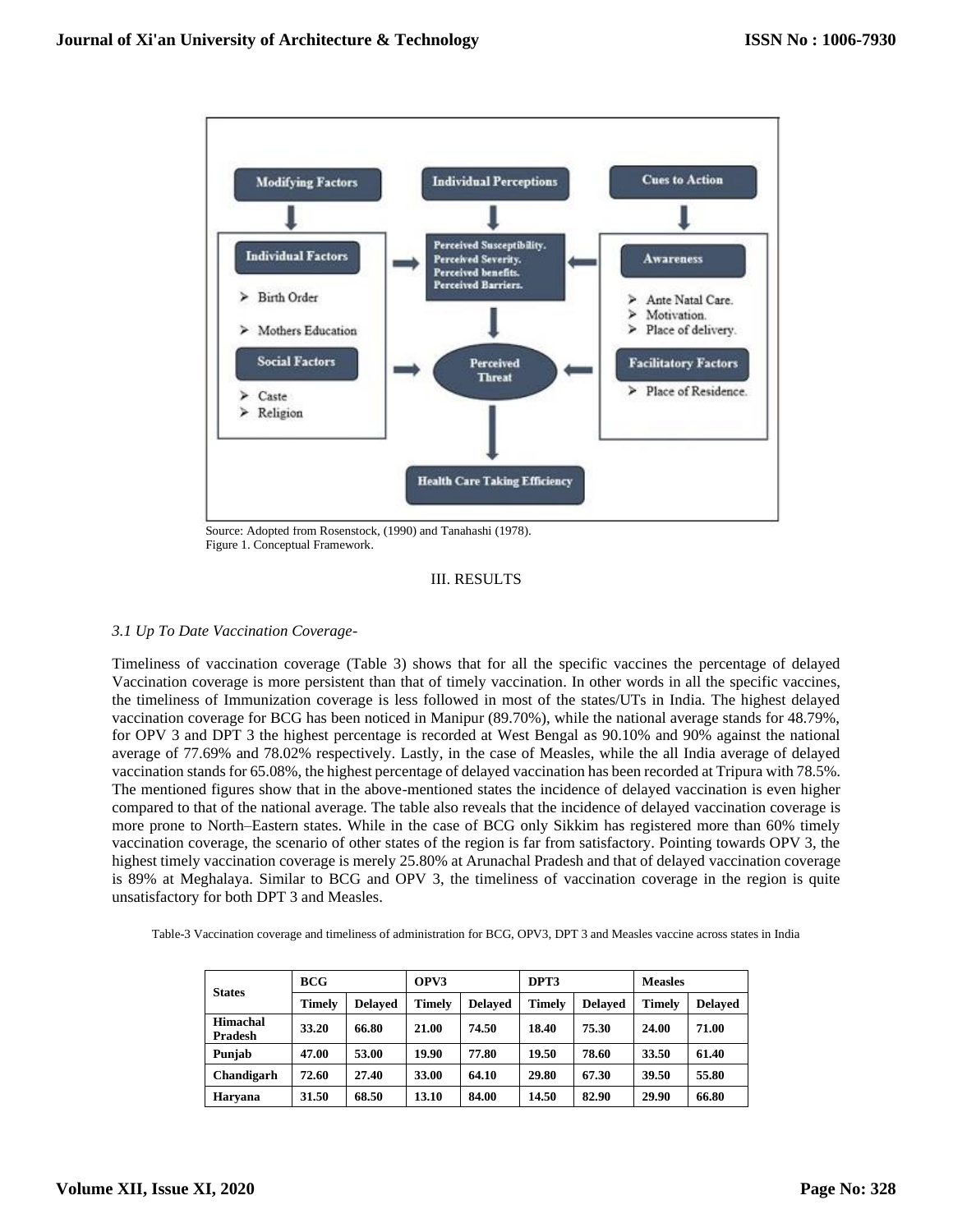| <b>Sikkim</b>               | 63.20 | 36.80 | 23.50 | 74.10 | 23.60 | 74.60 | 40.60 | 56.90 |
|-----------------------------|-------|-------|-------|-------|-------|-------|-------|-------|
| <b>Arunachal</b><br>Pradesh | 35.20 | 64.80 | 25.80 | 70.50 | 25.90 | 71.00 | 39.00 | 56.90 |
| <b>Nagaland</b>             | 42.30 | 57.70 | 21.80 | 76.40 | 18.50 | 79.50 | 31.00 | 65.70 |
| <b>Manipur</b>              | 10.30 | 89.70 | 11.80 | 86.60 | 11.20 | 87.00 | 26.80 | 69.40 |
| <b>Mizoram</b>              | 12.20 | 87.80 | 18.90 | 76.40 | 18.60 | 76.80 | 36.60 | 60.80 |
| <b>Tripura</b>              | 19.20 | 80.80 | 9.00  | 88.70 | 9.90  | 87.50 | 17.60 | 78.50 |
| Meghalaya                   | 39.00 | 61.00 | 10.70 | 89.00 | 9.70  | 89.80 | 27.20 | 68.80 |
| <b>West Bengal</b>          | 50.90 | 49.10 | 8.70  | 90.10 | 8.80  | 90.00 | 23.60 | 74.30 |
| Maharashtra                 | 53.00 | 47.00 | 17.20 | 79.50 | 17.50 | 79.10 | 31.40 | 64.90 |
| Andhra<br>Pradesh           | 56.20 | 43.80 | 22.70 | 74.50 | 23.00 | 74.50 | 28.90 | 64.90 |
| Karnataka                   | 59.30 | 40.70 | 18.20 | 79.30 | 17.80 | 80.10 | 32.00 | 63.10 |
| Goa                         | 64.50 | 35.50 | 22.50 | 75.10 | 22.30 | 75.40 | 39.60 | 60.40 |
| Kerala                      | 76.30 | 23.70 | 22.40 | 75.40 | 23.20 | 75.40 | 26.50 | 70.40 |
| <b>Tamil Nadu</b>           | 66.90 | 33.10 | 27.60 | 67.40 | 28.10 | 65.70 | 30.90 | 59.40 |
| Pondicherry                 | 70.10 | 29.90 | 24.90 | 71.60 | 23.40 | 71.90 | 24.60 | 69.00 |
| And. & Niko                 | 72.90 | 27.10 | 20.10 | 78.80 | 20.40 | 78.00 | 32.90 | 63.2  |
| India                       | 48.79 | 51.21 | 19.64 | 77.69 | 19.21 | 78.02 | 30.81 | 65.08 |

Source: Figures are estimated by the authors from DLHS 4

# *3.2 Vaccination by Age: Kaplan–Meier Analysis-*

Estimates of age-appropriate vaccination coverage have been shown in figure 2. Panel A of the figure estimates the age-appropriate vaccination coverage for BCG, panel B is that of OPV3, panel C and D are for DPT 3 and Measles respectively. The Kaplan – Meier survival curve shows that 95% of the BCG vaccination coverage reached at 4 months of age. The same took approximately 10 months for OPV 3 and approximately 11 months for DPT 3 respectively. While in the case of Measles, the same level of vaccination coverage reached around 17 months of age.



Figure 2. Age related coverage for specific vaccines Source: drawn by the authors

# *3.3 Determinants of Vaccination Delay: Cox Proportional Hazard Regression Analysis-*

As a first step, we identify the factors affecting vaccination delay in India. In the literature, several variables have been considered as influencing vaccination delay. Here, we shall discuss the potential linkage between vaccination and the socio-economic, demographic, and other factors. Place of residence is an important factor that determines the survival of children. The rural-urban differences might be attributed to different health care services, including the number of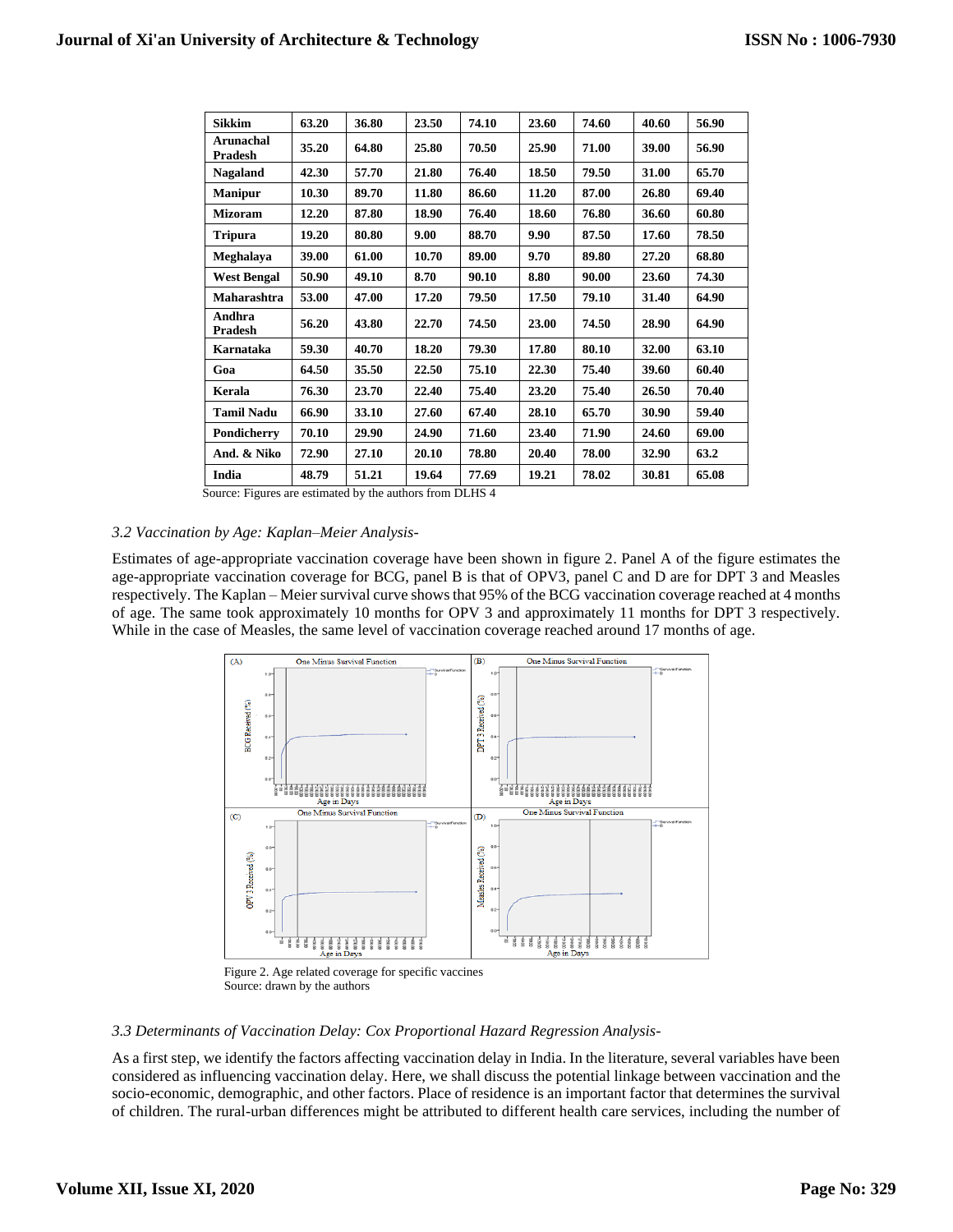health institutions and centers, access to health care services, especially vaccination services [20]. Moreover, significant differences have also been found in vaccination coverage with respect to the place of residence in previous studies [21-22]. Religion also plays an important role in vaccination coverage. Various socioeconomic, cultural, behavioral and other such factors of different religious groups might be attributed to this. People belonging to different religions are actually having different perceptions of vaccination resulting in a significant influence on the completion of vaccination [23]. Women who utilized institutional delivery service, might also, be more confident in utilizing preventive services like child vaccination. Also, the administration of the BCG vaccine quickly after childbirth and vaccination counseling at a health facility can increase the chances of children being fully immunized. Moreover, previous studies have also revealed that children born at a health facility were more likely to be fully immunized [24, 25]. Parental education, specifically mother's education is a key factor which is found to be directly correlated with better health care and timeliness of vaccination [26]. But then, these parents have to know about the facility of child vaccination and its benefits. There are studies that point out that lack of awareness among parents has been a dominant reason for not immunizing the child. [27] ANC visits provide an opportunity to promote health care utilization, including institutional delivery, Post Natal Check-up, vaccination, and family planning [28]. Moreover, ANC visits provide a platform for making mothers aware of child vaccination [30]. Motivated mothers are generally more aware of the importance of available health and vaccination services, and tend to better utilize available services. Recommended ANC visits, motivate pregnant women to give birth in a health facility. During the institutional delivery, a woman receives, not only skilled care but also counseling and education to use the postnatal care and vaccination services, which eventually is more likely to result in higher compliance towards the recommended vaccination schedule [29]. Existing literature has revealed that children in bigger families had a lower probability of receiving full vaccination [30, 31]. As the number of children in a family increases, the mother becomes busier in fulfilling her children's needs. Furthermore, a mother's attention is divided between children if she has many children [32] Thus, birth order is an important determinant of child vaccination. Parents, more importantly mothers, from lower socioeconomic classes had a lower level of education and less awareness, motivation, and utilization of all preventive health services in general. Furthermore significant influence of socioeconomic class on the vaccination status of children has also observed in previous studies [24, 33]. After identifying the probable factors for vaccination delay, we conducted Cox Proportional Hazard regression analysis. Here we found a place of residence, religion, institutional delivery, antenatal care, birth order, and caste as the determinants of age specific vaccination delay in India. The regression results are reported in table 4.

| <b>Indicators</b>  | <b>BCG</b>                |           | OPV3                      |           |                           |           | <b>Measles</b>            |       |
|--------------------|---------------------------|-----------|---------------------------|-----------|---------------------------|-----------|---------------------------|-------|
|                    | Coefficient               | <b>HR</b> | Coefficient               | <b>HR</b> | <b>Coefficient</b>        | <b>HR</b> | Coefficient               | HR    |
| Locality           | $-0.059$                  | 0.942     | $-0.082$                  | 0.921     | $-0.062$                  | 0.940     | $-0.058$                  | 0.944 |
|                    | $(5.20)$ **               |           | $(9.15)$ ***              |           | $(5.38)$ **               |           | $(4.17)$ **               |       |
| <b>Religion</b>    | 0.056                     | 1.058     | 0.188                     | 1.207     | 0.201                     | 1.223     | 0.164                     | 1.178 |
|                    | (1.94)                    |           | $(18.84)$ ***             |           | $(22.44)$ ***             |           | $(13.37)$ ***             |       |
| <b>Place</b><br>of | $-0.159$                  | 0.853     | $-0.126$                  | 0.882     | $-0.149$                  | 0.862     | $-0.113$                  | 0.893 |
| delivery           | $(12.05)$ ***             |           | $(6.87)$ ***              |           | $(9.83)$ ***              |           | $(4.96)$ **               |       |
| <b>Education</b>   | $-0.009$                  | 0.991     | $-0.002$                  | 0.998     | $-0.004$                  | 0.996     | $-0.004$                  | 0.996 |
|                    | $(7.18)$ ***              |           | (.33)                     |           | (1.51)                    |           | (.96)                     |       |
| ANC3               | $-0.275$                  | 0.759     | $-0.298$                  | 0.742     | $-0.294$                  | 0.745     | $-0.351$                  | 0.704 |
|                    | $(43.04)$ ***             |           | $(44.70)$ ***             |           | $(45.41)$ ***             |           | $(54.98)$ ***             |       |
| <b>Motivate</b>    | $-0.209$                  | 0.811     | $-0.193$                  | 0.825     | $-0.225$                  | 0.798     | $-0.238$                  | 0.789 |
|                    | $(25.57)$ ***             |           | $(19.62)$ ***             |           | $(27.26)$ ***             |           | $(26.74)$ ***             |       |
| <b>Birth Order</b> | 0.128                     | 1.136     | 0.098                     | 1.103     | 0.107                     | 1.113     | 0.127                     | 1.135 |
|                    | $(13.64)$ ***             |           | $(7.33)$ ***              |           | $(9.06)$ ***              |           | $(11.04)$ ***             |       |
| Caste              | 0.093                     | 1.097     | 0.099                     | 1.104     | 0.110                     | 1.117     | 0.158                     | 1.171 |
|                    | $(10.11)$ ***             |           | $(10.58)$ ***             |           | $(13.81)$ ***             |           | $(25.56)$ ***             |       |
| <b>Diagnostic</b>  | -2loglikelihood-125596.7  |           | -2loglikelihood-115091.0  |           | -2loglikelihood- 119559.3 |           | -2loglikelihood-106853.3  |       |
| <b>Statistics</b>  | Chi-Square-<br>126.134*** |           | Chi-Square-<br>128.167*** |           | Chi-Square-<br>145.264*** |           | Chi-Square-<br>151.473*** |       |

|  |  | Table-4 Cox Proportional Hazard Regression |
|--|--|--------------------------------------------|
|  |  |                                            |

Source: Estimated by the author from DLHS 4

Note: (1) Values in the parenthesis indicate Wald Statistic; (2) \*\* & \*\*\* represents significant at 5% & 1% respectively; (3) HR represents the Hazard ratio

Before we interpret the result it is important to note that the various diagnostic test statistics justify the appropriateness of the model. Moving on with the analysis, the Cox Proportional Hazard regression shows that the hazard of BCG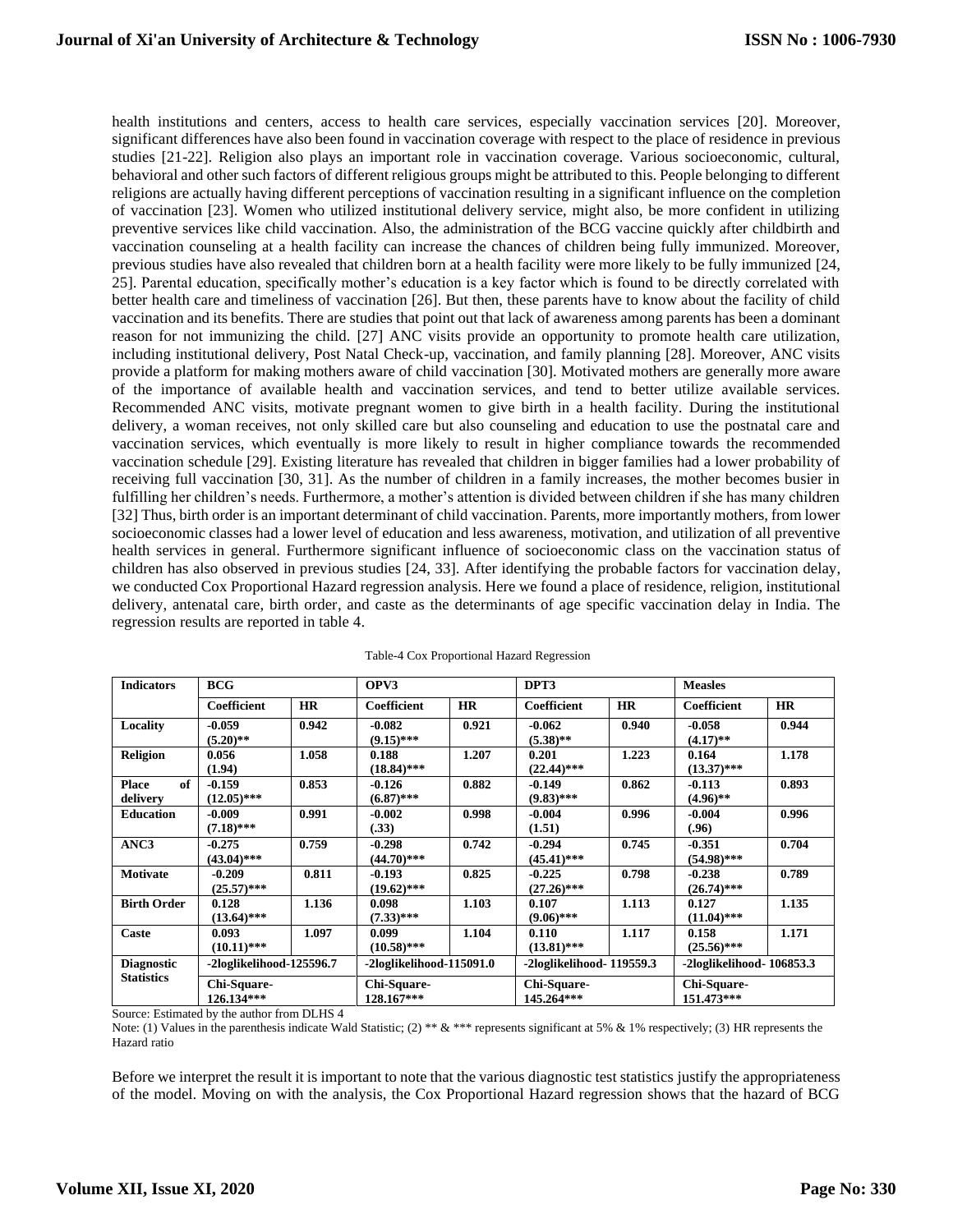vaccination delay for rural children is 0.058 times less than that of urban children. The incidence of vaccination delay for other age-specific vaccines also follows a similar trend. In the case of OPV 3, rural children are 0.079 times, for DPT3, 0.060 times and for measles 0.056 times less than that of urban children. The impact of religion has been found to be negligible for the BCG vaccine. However, in the case of OPV 3, DPT 3, and Measles the impact of religion on vaccination delay has been found to have a positive impact. More specifically, the risk of vaccination delay is more for children belonging to the Muslim religion. In the case of the OPV 3 vaccine, Muslim children are found to be 0.207 times more prone to delayed vaccination. Similar to OPV3, children belonging to the Muslim religion are 0.223 times and 0.178 times more likely to delayed vaccination for DPT3 and Measles respectively. The regression result also shows that the risk of delayed vaccination for institutional deliveries and babies born to mothers who have done all the three recommended antenatal checkups is less as against non-institutional deliveries and incomplete antenatal checkups respectively. With respect to institutional delivery, the risk of vaccination delay has been found to be 0.147 times less for BCG, 0.118 times less for OPV 3, 0.138 times less for DPT 3, and 0.107 times less for Measles. Pointing towards the significance of mother's education, it has been found to be positive and statistically significant for BCG only. More precisely, for each additional unit of education the hazard of delayed vaccination decreases by 0.09%. The risk of vaccination delay of children whose mothers have been motivated by health professionals or by family members is also found to be lower than those who are not motivated. Looking at the figures for the birth order of the children, it is clear from the table that the hazard of vaccination delay is 0.136 times for BCG, 0.103 times for OPV 3, 0.113 times for DPT 3, and 0.135 times more for the children of higher birth order. In addition to this, the regression result also shows that the risk of vaccination delay for backward classes is 0.097 times more for BCG, 0.104 times more for OPV 3, 0.117 times more for DPT 3, and 0.171 times more for Measles. In other words, children belonging to other classes are found to be less prone to delayed vaccination.

#### IV. CONCLUSION

Timeliness of vaccination coverage in India varies for specific vaccines as well as across states / UTs. The incidence of delayed vaccination has been experienced to a larger extent across various states/UTs in India compare to schedule or timely vaccination. The finding is also supported by the annual report of UNICEF, 2010. Pointing towards the state-level scenario, the North - Eastern States are found to be in a more vulnerable position compared to other states. Sikkim is the only state of the region where the incidence of timely mannered vaccination coverage has been found to be slightly better as against the performance of other states o the region. The above findings are also validated by the survival curve analysis. The Kaplan – Meier curve also shows that maximum coverage for all the age specific vaccines are experienced very lately than that of the scheduled time. The regression result identifies the place of residence, religion, and caste as responsible factors for delayed vaccination. The said findings are also supported by the empirical findings of [34, 35] who also observed that socio-economics factors like locality, religion, caste, etc are the major factors responsible for delayed vaccination. Higher birth order is also found to be positively related to delayed vaccination in India [36]. Healthcare provisioning arrangements like babies registered with Institutional deliveries are found to be negatively related with delayed vaccination. That is the hazard of delayed vaccination is found to be less with institutional deliveries [37]. Finally, in our data analysis, we have found a conflicting result: children residing in rural areas are less prone to vaccination delay than those from urban habitations, which has to be further examined before making any comment.

#### **REFERENCES**

[1] K. Maman, Y. Zöllner, D. Greco, G. Duru, S. Sendyona, and V. Remy, "The value of childhood combination vaccines: From beliefs to evidence", *Human vaccines & immunotherapeutics,* Vol. 11(9), pp. 2132-2141, 2015.

[2] J. L Mathew, "Inequity in childhood immunization in India: a systematic review", *Indian pediatrics,* Vol. 49(3), pp. 203-223, 2012.

[3] G. Contreras, "Effect of the administration of oral poliovirus vaccine on infantile diarrhoea mortality", *Vaccine*, Vol. 7(3), pp. 211-212, 1989. [4] W. Fonseca, B. R. Kirkwood, C. G. Victora, S. R. Fuchs, J. A. Flores, and C. Misago, "Risk factors for childhood pneumonia among the urban poor in Fortaleza, Brazil: a case--control study", *Bulletin of the World Health Organization,* Vol. 74(2), p. 199, 1996.

[5] D. E. Bloom, D. Canning, and M. Weston, "The value of vaccination", *WORLD ECONOMICS-HENLEY ON THAMES,* Vol. 6(3), p. 15, 2005. [6] A. Deaton and J. Drèze, "Food and nutrition in India: facts and interpretations", *Economic and political weekly,* pp. 42-65, 2009.

[7] B. H. Bardenheier, H. R. Yusuf, J. Rosenthal, J. M. Santoli, A. M. Shefer, D. L. Rickert, and S. Y. Chu, "Factors associated with underimmunization at 3 months of age in four medically underserved areas", *Public health reports,* Vol. 119(5), pp. 479-485, 2004.

[8] S. M. Kahane, J. P. Watt, K. Newell, S., Kellam, S. Wight, N. J. Smith, and R. Adler, "Immunization levels and risk factors for low immunization coverage among private practices", *Pediatrics*, Vol. 105(6), pp. e73-e73, 2000.

[9] G. H. Dayan, L. C. Orellana, R. Forlenza, A. Ellis, J. Chaui, S. Kaplan and P. Strebel, "Vaccination coverage among children aged 13 to 59 months in Buenos Aires, Argentina, 2002", *RevistaPanamericana de SaludPública,* Vol. 16(3), pp. 158-167, 2004.